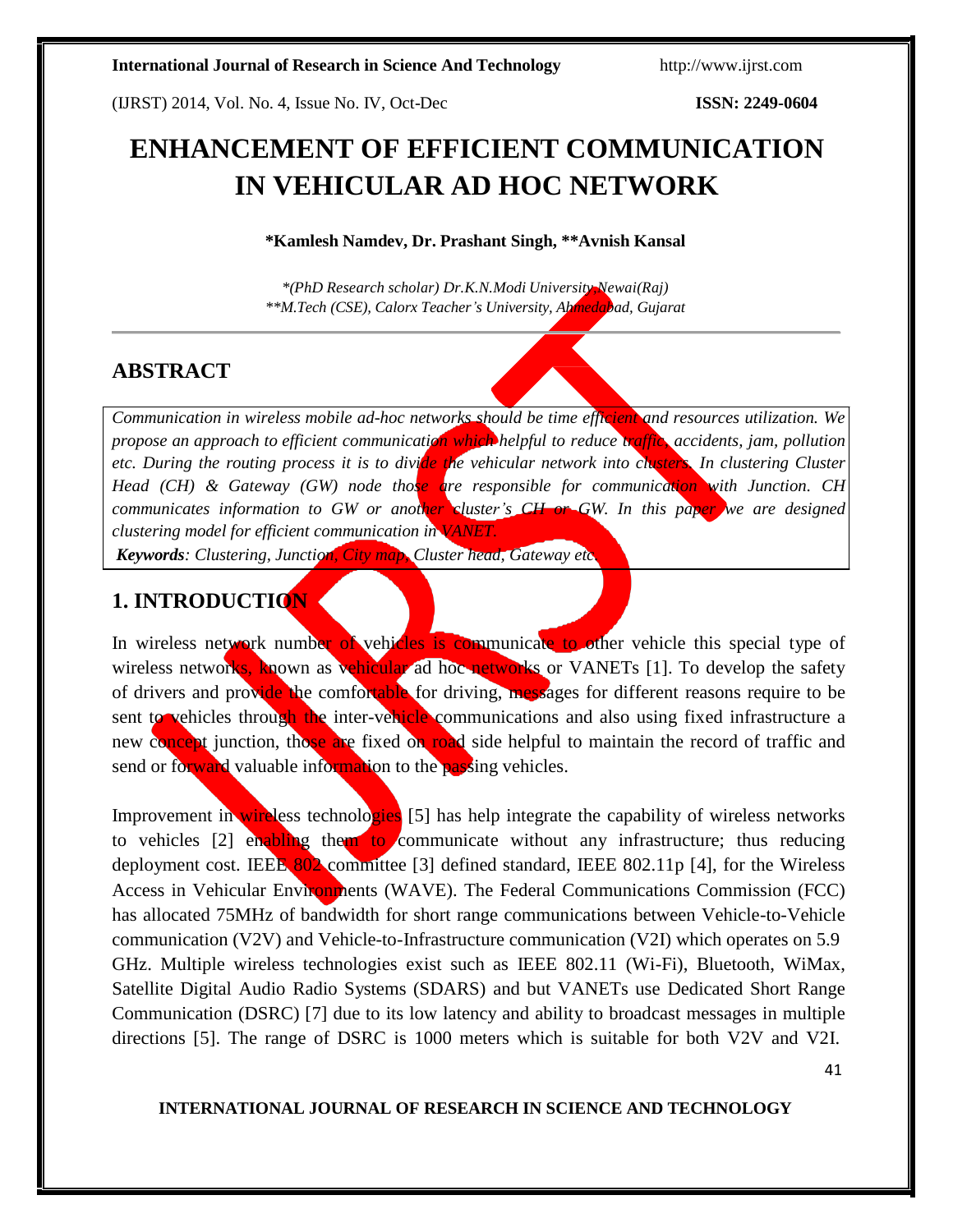(IJRST) 2014, Vol. No. 4, Issue No. IV, Oct-Dec **ISSN: 2249-0604**

DSRC utilizes bandwidth from 5.850 to 5.925 GHz to enhance the productivity and protection of the transportation system [6].

Cluster-based routing technique is a solution to fast & efficient communication. Inside the cluster one node that coordinates the cluster activities is cluster head (CH). Inside the cluster, there are ordinary nodes also that have direct access only to this one cluster head, and cluster head forward information through gateway node. Gateways are nodes that can hear two or more cluster heads those will be different clusters.

Ordinary nodes send the packets to their cluster head that either distributes the packets inside the cluster, or (if the destination is outside the cluster) forwards them to a gateway node to be delivered to the other clusters head. We have made more efficient this concept using junction those are fixed on circle or roadside. Junction gives the exact location of destination node and also provides optimal path for forward the data packet.

## **2. OVERVIEW OF THE VEHICULAR COMMUNICATION SYSTEM:**

### **2.1 Different type of data communication**

Vehicular communication is a process of spreading data or information over distributed wireless networks. Vehicular communication is used to reduce the number of data transmission in communication medium. Basically it is used to reduce the redundant data transmission. But data aggregation approach is unsuitable for the dissemination of safety related data in VANETs. The data communication approaches in VANET network may be classified on the basis of following category:

### **i) Vehicle to Vehicle Communication**

It is challenging task because vehicle always move from one to another location. In vehicle to vehicle data dissemination flooding and relaying approaches are used. In flooding the data is created and received in surrounding area, every node participates in the data dissemination. It goes for delay sensitive application and also very suitable for the sparse network during the low traffic condition. The relay type of data communication in the network, the relay node (vehicle) is selected where relay node (vehicle) forward the data to the next hop and so on. It reduces the congestion and scalable to thick networks, usually preferred for the overcrowded networks.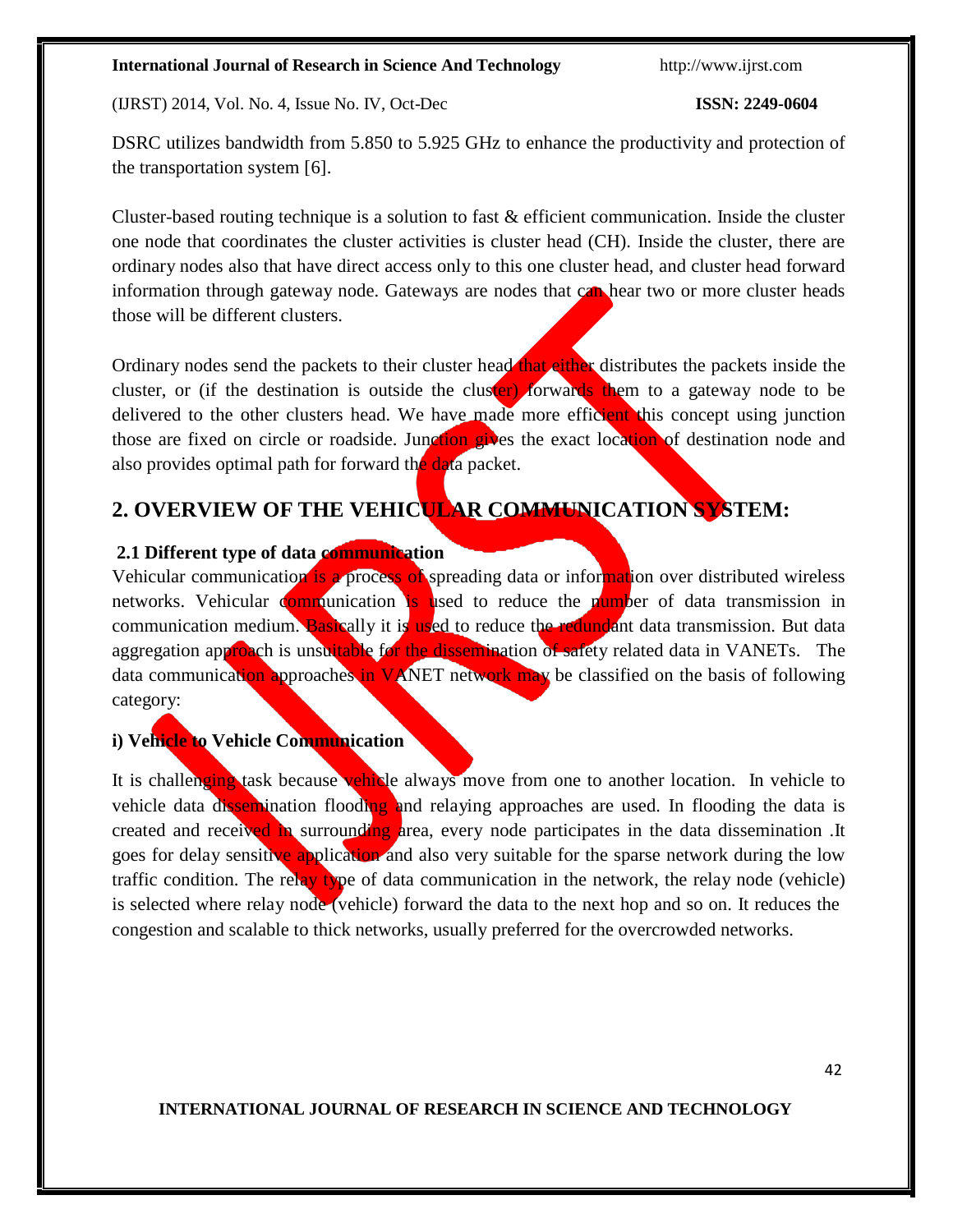(IJRST) 2014, Vol. No. 4, Issue No. IV, Oct-Dec **ISSN: 2249-0604**

### **ii) V2I/I2V communication**

It consists of two type's data dissemination- push based and pull based. In push based data dissemination, the data can be efficiently delivered from the moving vehicles or fixed base station (junction) to another vehicle, it is typically used in the traffic situation, e-advertisement. While in pull based data dissemination any vehicle is enabled to query information about specific location or target it is form of request and respond type model. Mainly used in enquiry about the petrol pup, malls and parking non-popular data which user specific.

### **iii) Cluster based communication**

For a better packet delivery ratio(PDR) and to decrease broadcast storms, an information has to be relayed by a least amount of intermediary nodes to the destination. To do so, nodes are organized on a set of cluster in which one node or more gathers data in his cluster and send them after next clusters. This type based solution give less propagation delay and high delivery ratio with bandwidth fairness [8].

### **iv) Opportunistic communication**

Due to clustering in VANET, some work for example, suggest the use of opportunistic diffusion of data in which message are stored in each intermediate node and forwarded to every encountered node till the destination is reached.

### **v) Geographical communication**

When continuously topology change the end to end paths are not constantly present in VANET a geographic dissemination is used in by sending the message to the closest node toward the destination till it reaches. Sometimes geo-casting is also used to deliver message to several nodes in geographical area.

### **vi) Peer-to peer communication**

In P2P solution, the source node stores the data in its storage device and do not send them in the network till another node asks for them. This concept proposed for delay forbearing application.

## **3. PROPOSED DESIGN**

### **3.1 Basic idea**

To illustrate the basic idea of this proposed technique, consider a multilane two way city scenario depicted in figure 1. In this proposed idea, we divide the city into clusters and these clusters are

43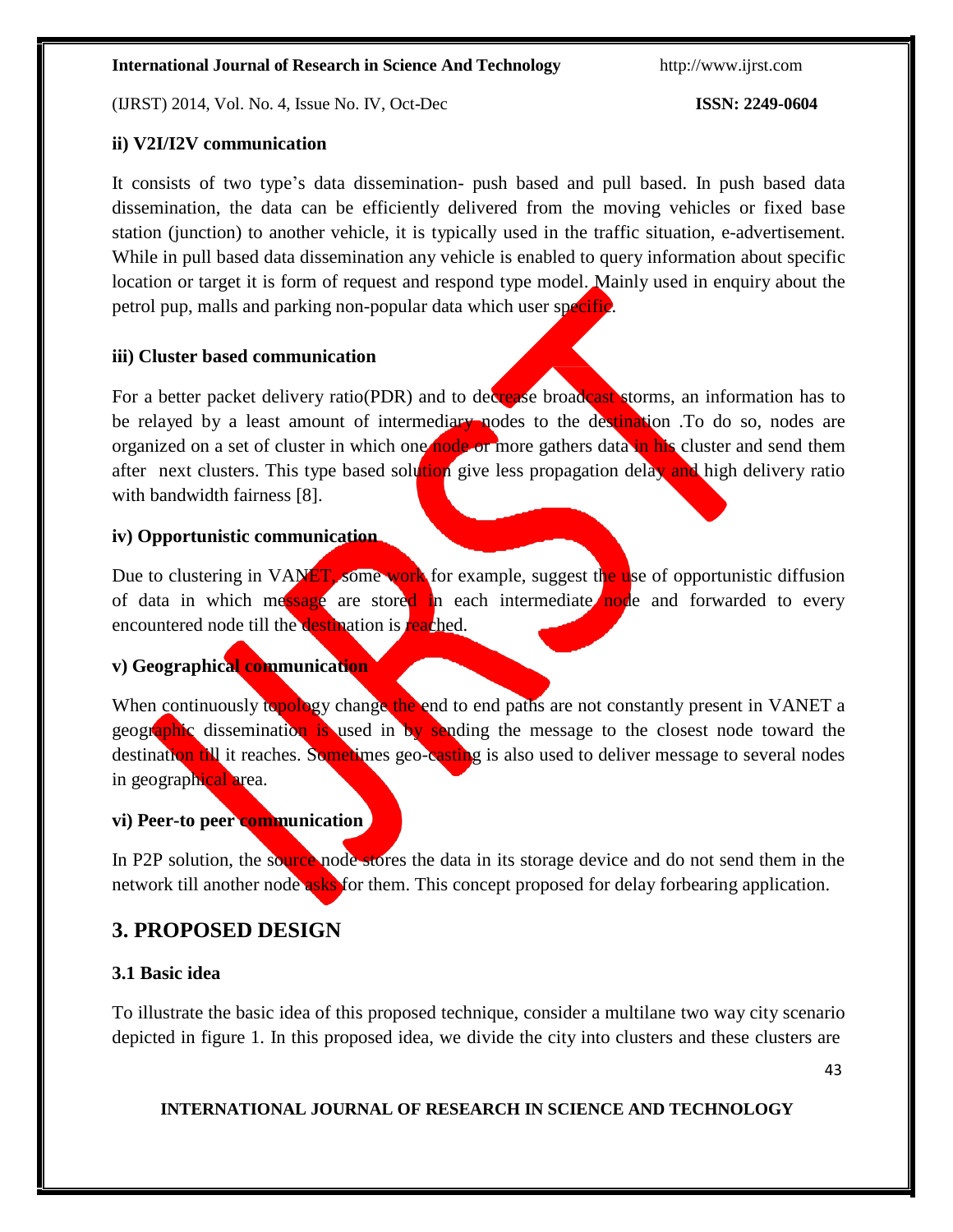(IJRST) 2014, Vol. No. 4, Issue No. IV, Oct-Dec **ISSN: 2249-0604**

made according to the number of links with each other  $\&$  their mobility. The particular area, to which any junction unit can broadcast or forward the information (for that geographical area) or the particular path in the city , forms a cluster, which will cover in next section Cluster Formation and Maintenance. Safety message can be broadcasted within different clusters from junction.



Fig. 1. The proposed architecture

We are considering a scenario where using the junction transmit specific information about traffic. If there is no vehicle in other lane within the same cluster junction forward to long distance vehicles, so we use junction for transmit information timely  $\&$  accurately. This architecture is for both scenarios, Vehicle to Vehicle (V2V) as well as Vehicle to Infrastructure  $(V2I)$ .

The basic working of this proposed technique is, assume that vehicle wants to communicate to vehicle as shown in figure 1.

In VANET, basically two nodes are required for the V2V and V2I communication, called as VANET nodes.

Following concept are using for efficient communication:

**i) Clustering**: The dynamic and dense VANET topology and the harsh VANET environment, produce many challenges for communication and networking. In MANET research these difficulties were overcome by cluster topology. Clustering in VANET reduce the messages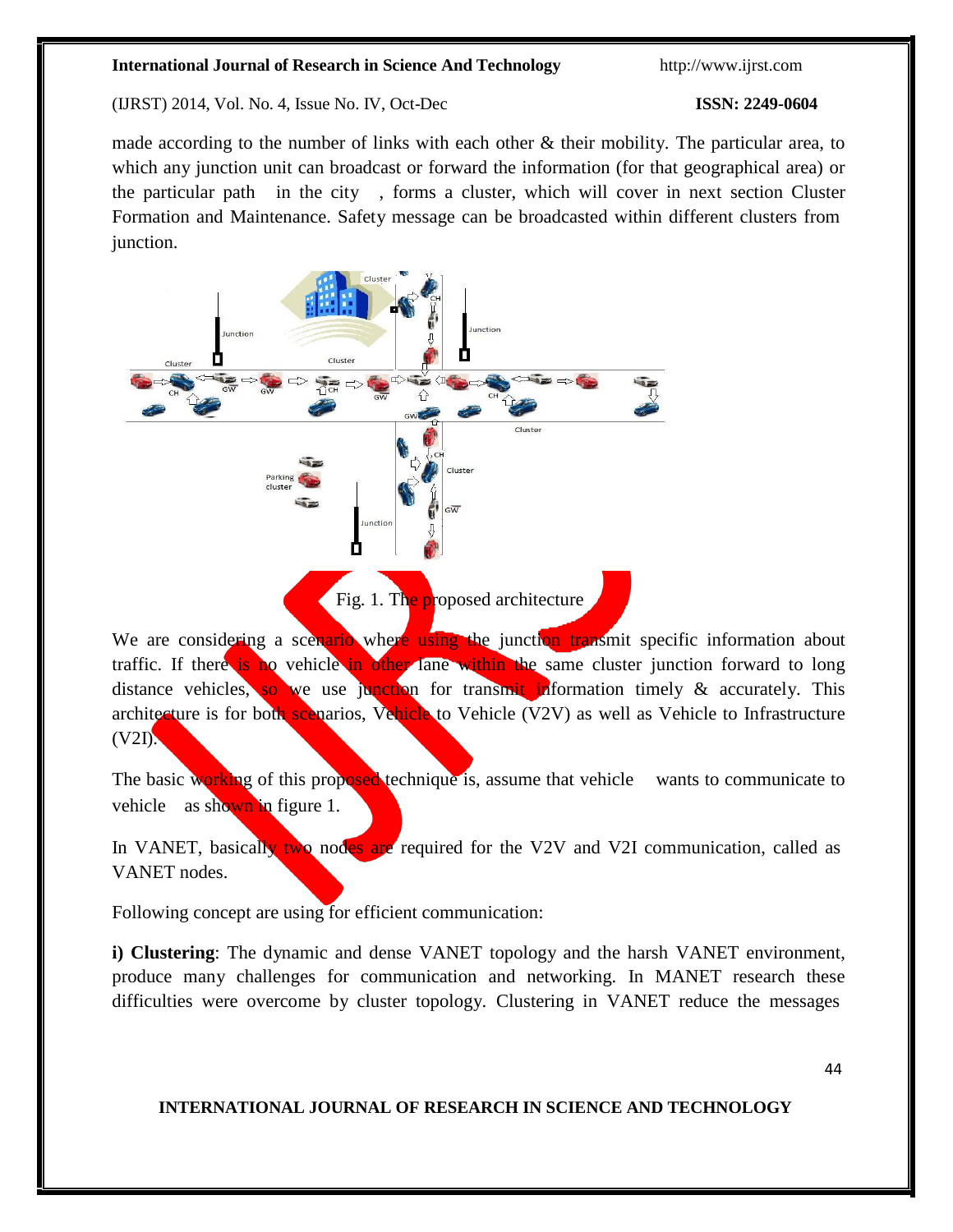(IJRST) 2014, Vol. No. 4, Issue No. IV, Oct-Dec **ISSN: 2249-0604**

exchanged between individual network nodes and the overhead of information stored within those nodes.

VANET is the dynamic and dense network topology, resulting from the high mobility and high node-density of vehicles [10]. This dynamic topology causes routing difficulties as well as congestion from flooding, and the dense network leads to the hidden terminal problem. A clustered structure can make the network appear smaller and more stable in the view of each node [11], [12]. By clustering the vehicles relative mobility between communicating neighbor nodes will be reduced, similar mobility, the leading to between cluster stability. In addition, the hidden terminal problem can be diminished by clustering

This research does not consider network broadcasts requiring more than one hop in communication. This simplifies the on the whole communication and clustering approach and reduces the overall bookkeeping necessary to maintain the clusters. This approach seeks to obtain optimal results by adding traffic-specific information to the clustering logic.

**ii)** Vehicle Node: In the VANET V2V communication is the challenging due to their continue movement in the network. We proposed a strategy for how vehicle communicate information through other vehicles  $\&$  proposed junction which make efficient communication among them. Vehicles communicate through accurate path with the help of junction, clustering, city graph,  $\&$ cooperation among the vehicles etc.

iii) Junction: Junction fixed on the road side and on circles. Each time when a vehicle passing into the range of junction, cooperate to them and provide location services, shortest path selection, prediction service etc. junction collect the vehicle information like vehicle speed, vehicle position, moving direction etc.

Junction provide the shortest path for vehicles with the help of City map database

In this paper we provide an efficient  $\&$  safe environment for drivers. We focus in our research, information should be timely reached to destination, Safety applications will monitor the surface of the road, approaching vehicles and feed information that could put the vehicle at risk back to the driver.

## **4. PROPOSED STRATEGY**

**4.1 Cluster Establishment**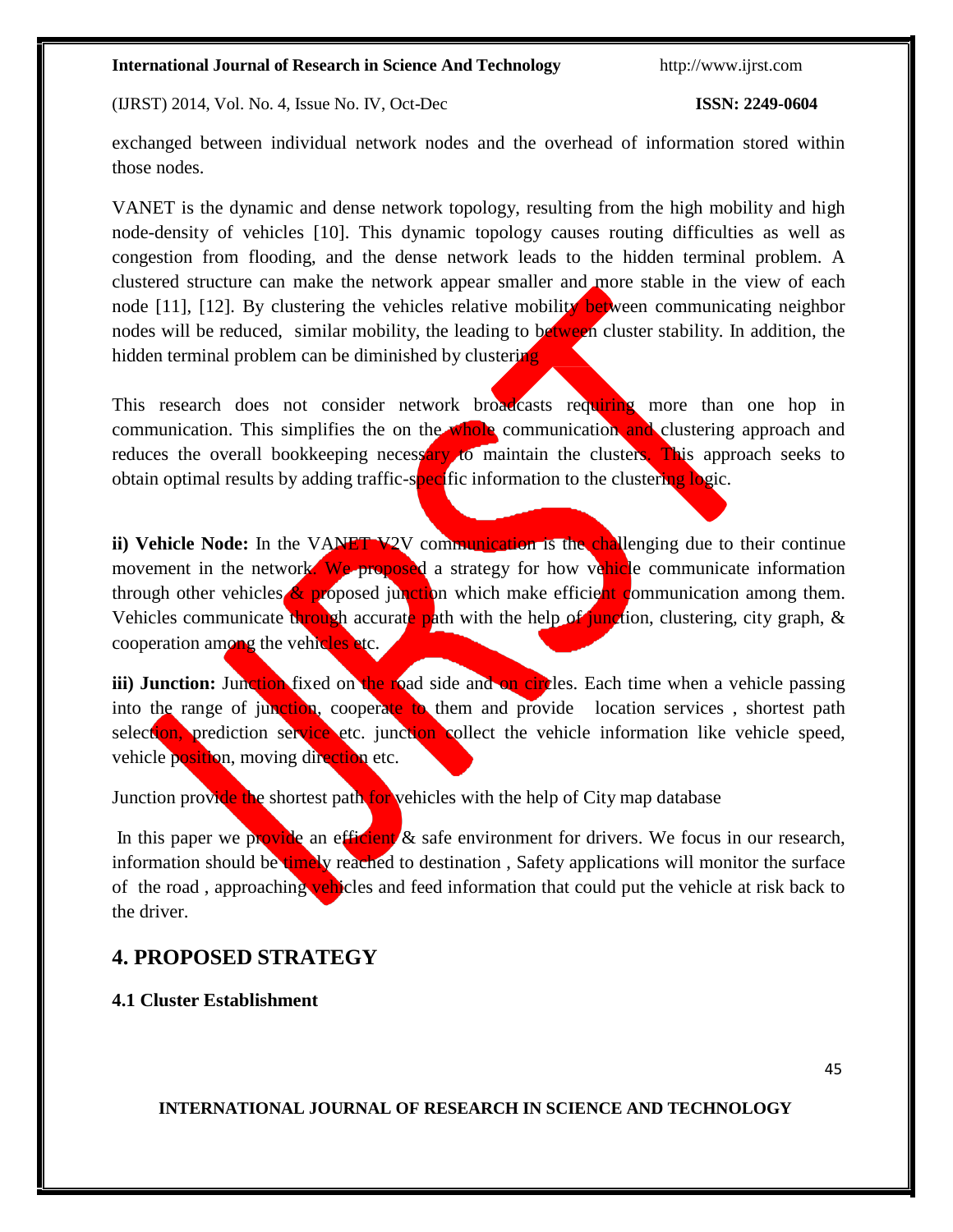(IJRST) 2014, Vol. No. 4, Issue No. IV, Oct-Dec **ISSN: 2249-0604**

Mobility is the biggest challenge in VANET where Vehicle move or change their position so its big challenge during transmission destination node may be change their location , we can find the solution using proposed strategy:

### **4.2 Cluster Head (CH) selection**

CH selection is the beginning & important task of cluster formation. The node which will have the highest value of weight will be CH.

Node weight: Each node maintains the node mobility with comparison to all neighbor nodes and also finds the number of nodes those are in coverage area. Both values find with call function mob() & Require  $(x, x)$  and  $(x, y)$  respectively.

 $X = \text{Call node mob}()$   $Y = \text{Call range}(()$  $Weight = \alpha.X + \beta.Y$  ………………...

Where node mobility X depends on the value of  $-1 > \alpha < 0$ . Number of requesting node depends on the value of 0>β<1

### **4.3 Gateway selection**

It is a forwarding node which collect information from CH or Junction & forward to next CH, GW or junction, more than one GW node may be in a cluster, its work as router. Node should lesser mobility than other node can select as GW for that cluster.

### **4.4 Cluster formation**

A lot of vehicles are on the way in city scenario, we make a plan for communicate proper information from source to destination which is helpful for comfort transportation.

### **4.4.1 Cluster formation algorithm**

- 1. Vehicle node send hello packet to each neighbor node for their availability.
- 2. Recd ack from different neighbor node.
- 3. All neighbor nodes maintain information of their neighbors.
- 4. Call Cluster head selection()
- 5. Call cluster gateway selection() by CH
- 6. Periodically repeat step  $4 \& 5$
- 7. If (CH/GW in the range of junction) then *[Perform following function on junction]* {

Call Location service ()

46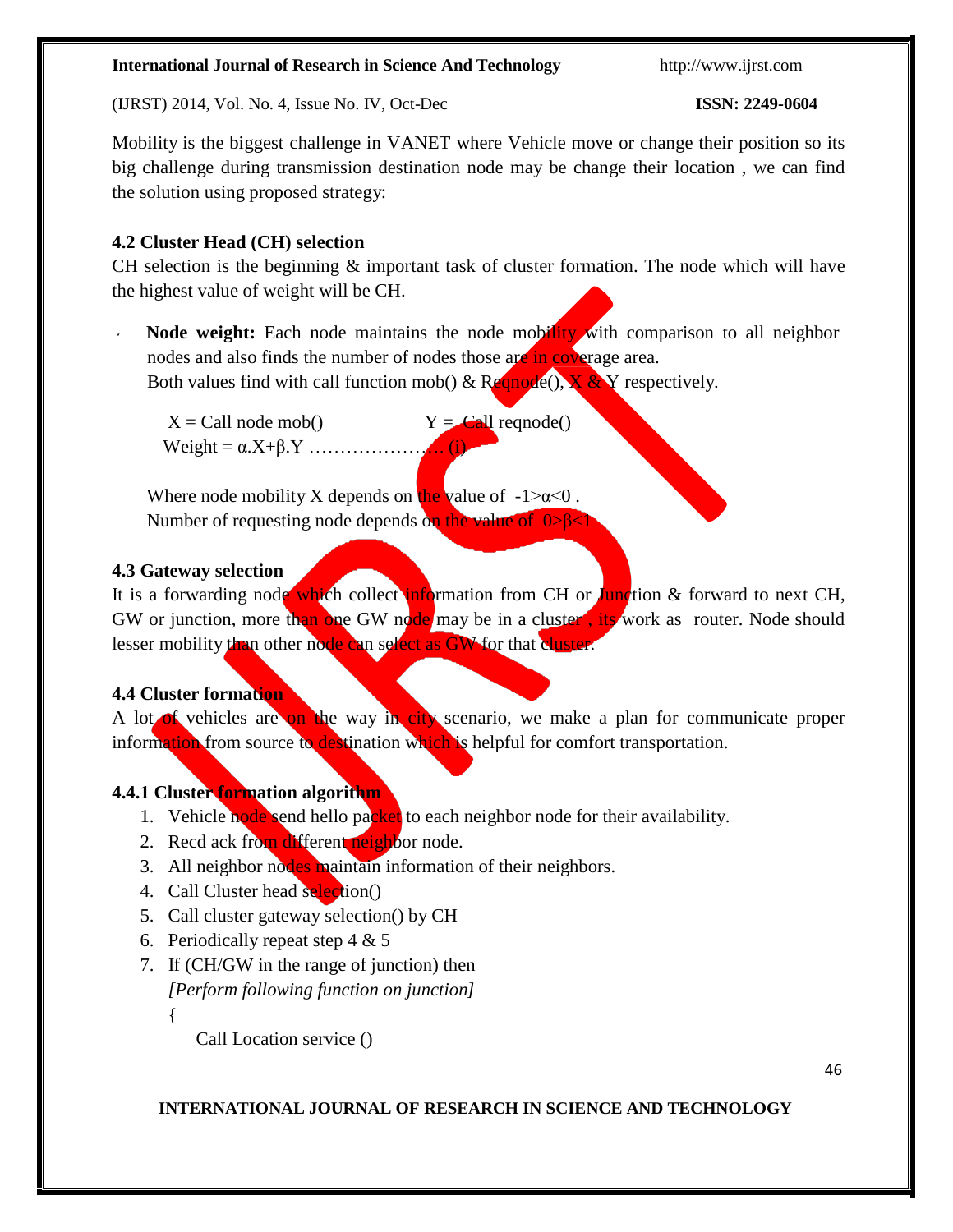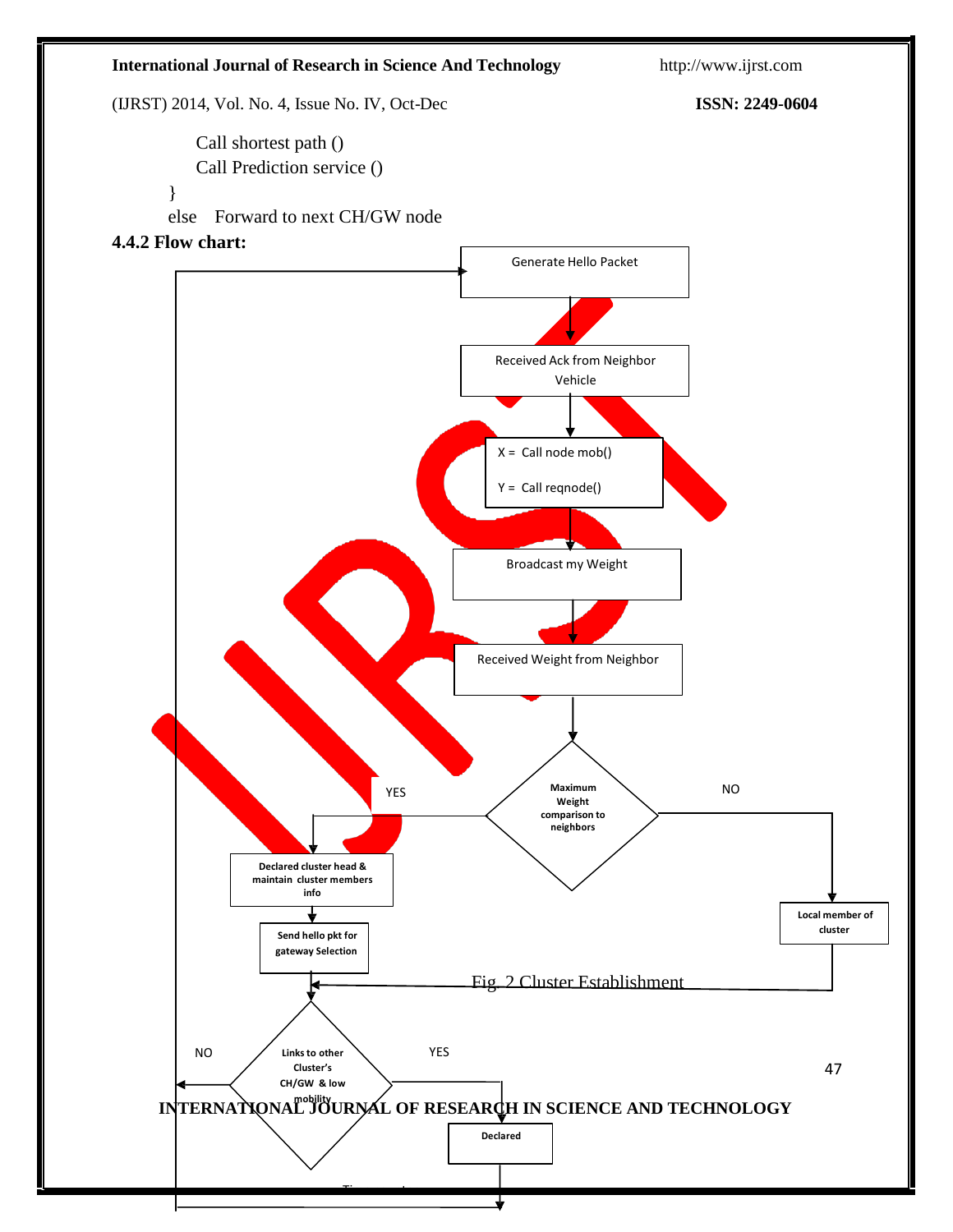(IJRST) 2014, Vol. No. 4, Issue No. IV, Oct-Dec **ISSN: 2249-0604**

### **4.5 Role of junction**

It is fixed on the road with a distance. Its role is very important because it finds the position of destination node, prediction service, and shortest path & stores all traffic information.

### **5. CONCLUSION**

In this paper we presented a strategy for V2V  $&$  V2J through cluster formation, CH selection, GW selection, we designed a node weight formula for **selection** of CH. CH select GW node which is forwarding node, junction give response to  $CH & GW$  for different services. These services help to efficient communication between the source vehicles to destination vehicle.

### **6. REFERENCE**

[1] A. K. Saha and D. B. Johnson, "Modeling mobility for vehicular ad hoc networks,"in Proceedings of ACM International Workshop on Vehicular Ad Hoc Networks, 2004, pp. 91-92. [2] Lochert C., Hartenstein H., Tian J., Fussler H., Hermann D., and Mauve M., "A Routing Strategy for Vehicular Ad Hoc Networks in City Environments," in Proceedings of IEEE on Intelligent Vehicles Symposium, USA, pp. 156-161, 2003.

[3] Bilstrup X. and Katrin A., "A Survey Regarding Wireless Communication Standards sentenced for a High-Speed Vehicle Environment," Halmstad University Technical Report,  $2007.$ 

[4] Jiang D. and Delgrossi L., "IEEE 802.11p: Towards an International Standard for Wireless Access in Vehicular Environments," in Proceedings of Vehicular Technology Conference, pp. 55-59, 2008.

[5] Vehicle Safety Communications Consortium.(n.d.) Vehicle Safety Communications Project: Task 3 Final Report: Identify Intelligent Vehicle Safety Applications Enabled by DSRC, 2005.

[6] Zimmer T., "Personal Information and the Design of Vehicle Safety Communication Technologies: An Application of privacy as Contextual Integrity," in Proceedings of AAAS Science & Technology in Society, pp. 222-226, 2005.

[7] Cseh C., "Architecture of the Dedicated Short-Range Communications (DSRC) Protocol," in Proceedings of IEEE Vehicular Technology Conference, pp. 45-49, 1998.

48